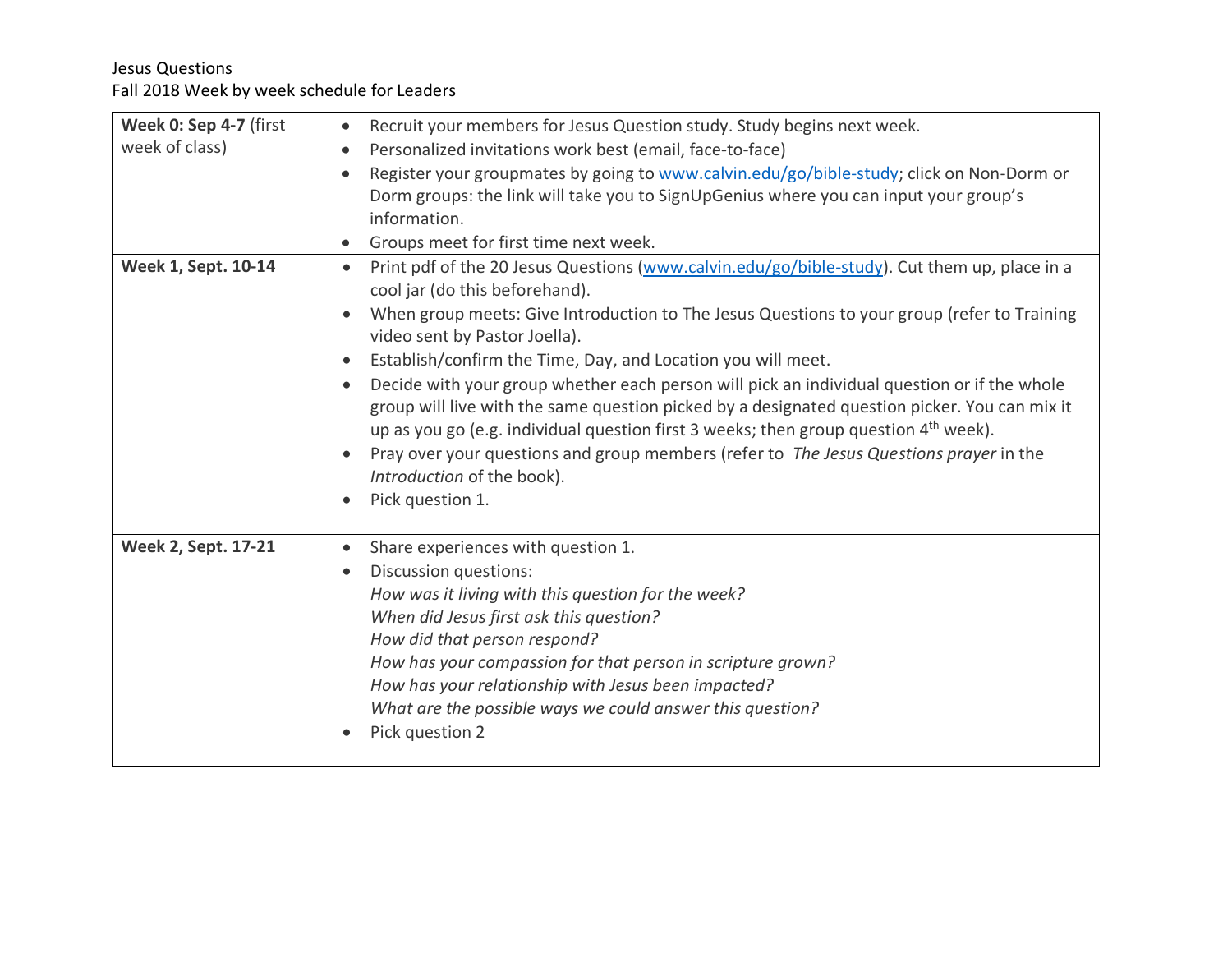| Share experiences with question 2                                                                                                                                                                                                           |
|---------------------------------------------------------------------------------------------------------------------------------------------------------------------------------------------------------------------------------------------|
| Pick question 3<br>$\bullet$                                                                                                                                                                                                                |
| Give instruction for Creative response to your question.                                                                                                                                                                                    |
| Write a haiku for next week based on your question 3.                                                                                                                                                                                       |
| As you live with this question this week, sometime toward the end, day 5 or 6 or 7, write a                                                                                                                                                 |
| haiku to describe what you are experiencing. This is meant to be fun, a creative response—                                                                                                                                                  |
| don't make it a chore or too laborious of a task.                                                                                                                                                                                           |
| Haiku: a style of verse, of Japanese origin, written in 3 lines                                                                                                                                                                             |
| Line 1:5 syllables                                                                                                                                                                                                                          |
| Line 2: 7 syllables                                                                                                                                                                                                                         |
| Line 3: 3-5 syllables                                                                                                                                                                                                                       |
| Write about what you observe - in yourself, around you, where you see/feel/sense God at<br>work through your engagement with this question.                                                                                                 |
| Characteristics of a haiku (guidelines, not rules).                                                                                                                                                                                         |
| A focus on nature.                                                                                                                                                                                                                          |
| A "season word" such as "snow" which tells the reader what time of year it is.                                                                                                                                                              |
| Instead of saying how a scene makes him or her feel, the poet shows the details that caused<br>that emotion. If the sight of an empty winter sky made the poet feel lonely, describing that<br>sky can give the same feeling to the reader. |
| Here are three examples of haiku from Basho Matsuo (1644-1694), considered the greatest haiku poet:                                                                                                                                         |
| An old silent pond                                                                                                                                                                                                                          |
| A frog jumps into the pond,                                                                                                                                                                                                                 |
| splash! Silence again.                                                                                                                                                                                                                      |
| Autumn moonlight-                                                                                                                                                                                                                           |
| a worm digs silently                                                                                                                                                                                                                        |
| into the chestnut.                                                                                                                                                                                                                          |
|                                                                                                                                                                                                                                             |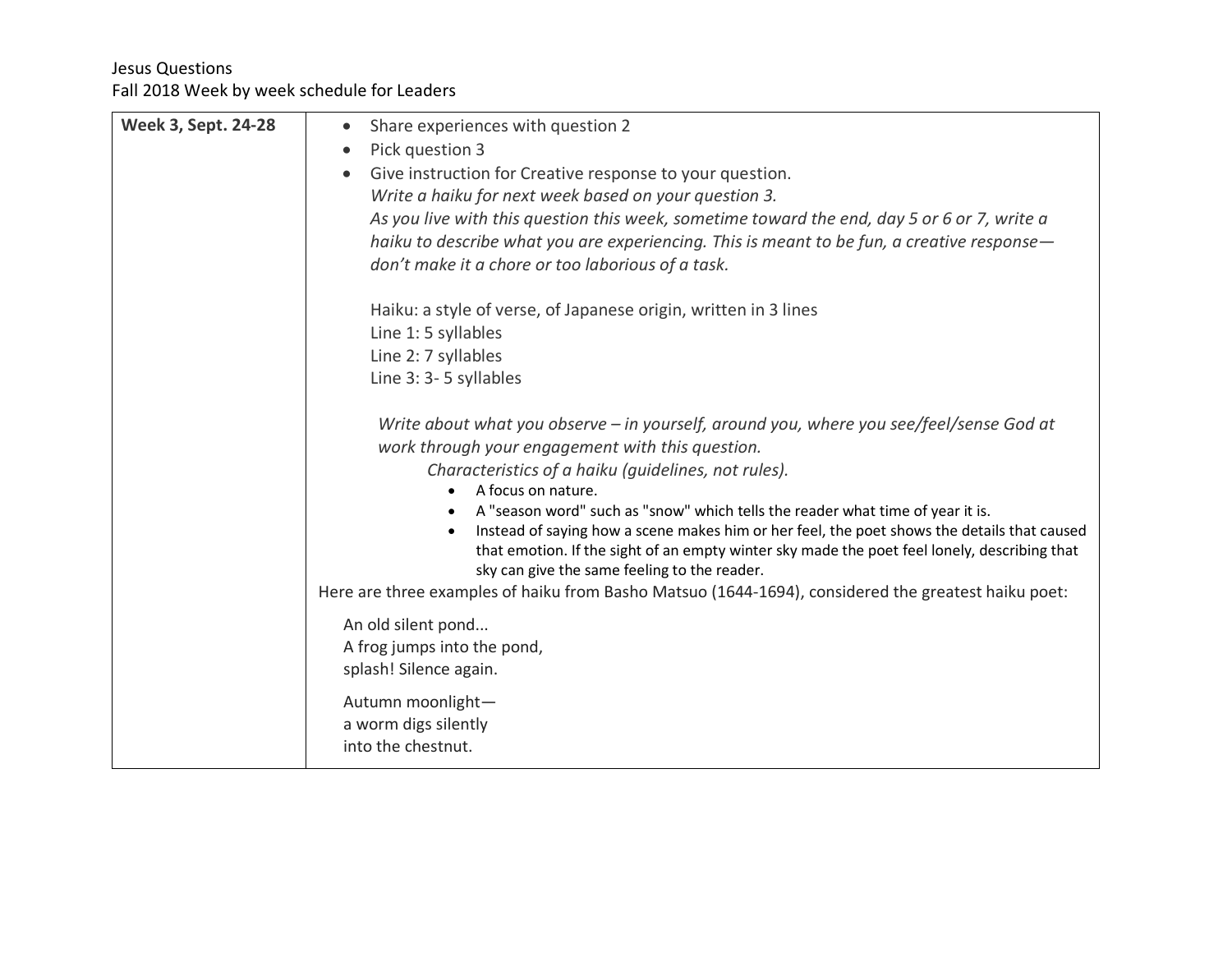|                              | In the twilight rain                                                                                                         |
|------------------------------|------------------------------------------------------------------------------------------------------------------------------|
|                              | these brilliant-hued hibiscus -                                                                                              |
|                              | A lovely sunset. <sup>1</sup>                                                                                                |
|                              | Pair it down to 5-7-5. Simple, challenging                                                                                   |
|                              |                                                                                                                              |
| <b>Week 4, Oct. 1-5</b>      | Share experience with question $3 +$ general reflection on the last 3 weeks (prayer life, life with<br>Jesus) + share haikus |
|                              | Send haikus (with permission) to campus ministries                                                                           |
|                              | campusministries@calvin.edu or deliver to Commons Annex 150.                                                                 |
|                              | Do not pick new question. Rest week.<br>$\bullet$                                                                            |
|                              | Next week: meet for life together, but no debriefing of a question.                                                          |
| Week 5, Oct. 8-12            | Meet to gather: tea & cookies, hear updates on life, but no debriefing of a question.<br>$\bullet$                           |
|                              | Pick question 4.                                                                                                             |
| Week 6, Oct. 15-19           | Share experience with question 4.                                                                                            |
|                              | Pick question 5                                                                                                              |
| Week 7, Oct. 22-26           | Share experience with question 5                                                                                             |
|                              | Pick question 6                                                                                                              |
|                              |                                                                                                                              |
| <b>Week 8, Oct. 29-Nov 2</b> | Share experience with question 6                                                                                             |
|                              | Pick question 7                                                                                                              |
| <b>Week 9, Nov. 5-9</b>      | Share experience with question 7<br>$\bullet$                                                                                |
|                              | Don't pick new question.                                                                                                     |
|                              | For next week: reflect on the last 3 weeks.                                                                                  |
|                              | Creative response round 2:                                                                                                   |
|                              | Drawing, 30-second video, series of photographs w/ captions, letter to Jesus, scripted                                       |
|                              | conversation to Jesus, animation, song, haiku, etc.                                                                          |

 <sup>1</sup> https://www.creative-writing-now.com/how-to-write-a-haiku.html